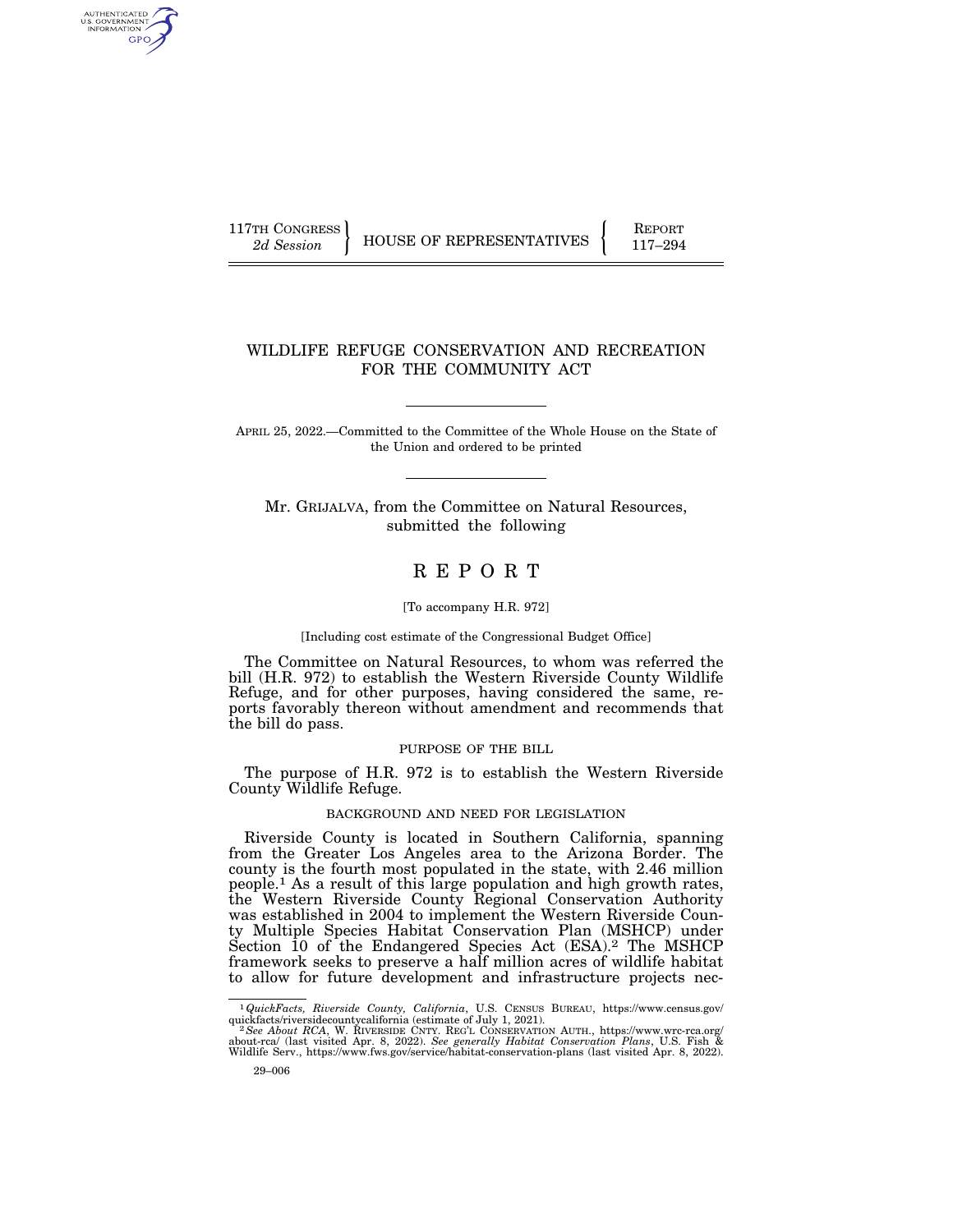essary to accommodate the growing population. The MSHCP protects 146 native species of plants, birds, and animals,3 and at the time of the MSHCP's drafting there were 32 listed and proposed species in the MSHCP Plan Area.<sup>4</sup>

H.R. 972 would direct the Secretary of the Interior to establish the Western Riverside County Wildlife Refuge within the lands and waters of the Plan Area. The purpose of this refuge is to conserve habitats for future generations, support the recovery and protection of threatened and endangered species, and provide the refuge with habitat connectivity and migratory corridors.

#### COMMITTEE ACTION

H.R. 972 was introduced on February 11, 2021, by Representative Ken Calvert (R–CA). The bill was referred solely to the Committee on Natural Resources, and within the Committee to the Subcommittee on Water, Oceans, and Wildlife. On July 14, 2021, the Natural Resources Committee met to consider the bill. The Subcommittee was discharged by unanimous consent. No amendments were offered, and the bill was adopted and ordered favorably reported to the House of Representatives by unanimous consent.

#### HEARINGS

For the purposes of clause  $3(c)(6)$  of House Rule XIII, the following hearing was used to develop or consider this measure: full committee markup by the House Committee on Natural Resources held on July 14, 2021.

#### COMMITTEE OVERSIGHT FINDINGS AND RECOMMENDATIONS

Regarding clause  $2(b)(1)$  of rule X and clause  $3(c)(1)$  of rule XIII of the Rules of the House of Representatives, the Committee on Natural Resources' oversight findings and recommendations are reflected in the body of this report.

### COMPLIANCE WITH HOUSE RULE XIII AND CONGRESSIONAL BUDGET ACT

1. *Cost of Legislation and the Congressional Budget Act*. With respect to the requirements of clause  $3(c)(2)$  and (3) of rule XIII of the Rules of the House of Representatives and sections 308(a) and 402 of the Congressional Budget Act of 1974, the Committee has received the following estimate for the bill from the Director of the Congressional Budget Office:

### U.S. CONGRESS, CONGRESSIONAL BUDGET OFFICE, *Washington, DC, September 15, 2021.*

# Hon. RAÚL M. GRIJALVA,

*Chairman, Committee on Natural Resources, House of Representatives, Washington, DC.* 

DEAR MR. CHAIRMAN: The Congressional Budget Office has prepared the enclosed cost estimate for H.R. 972, the Wildlife Refuge Conservation and Recreation for the Community Act.

<sup>&</sup>lt;sup>3</sup>About RCA, supra note 2.<br><sup>4</sup>W. RIVERSIDE CNTY. MULTIPLE SPECIES HABITAT CONSERVATION PLAN vol. 4, 2.5 (2003), https://www.rctlma.org/Portals/0/mshcp/volume4/02.html#2.5.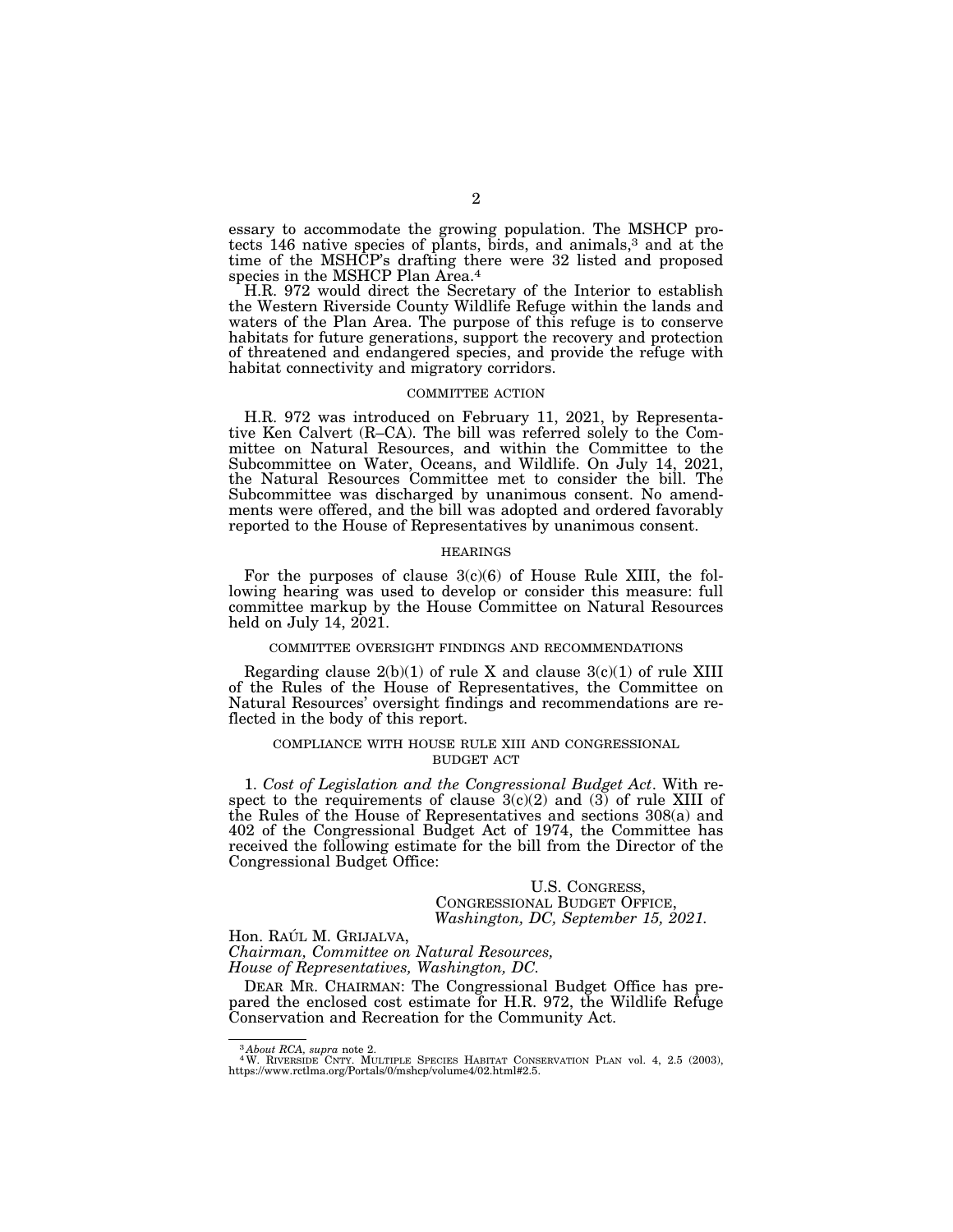If you wish further details on this estimate, we will be pleased to provide them. The CBO staff contact is Janani Shankaran.

Sincerely,

PHILLIP L. SWAGEL, *Director.* 

Enclosure.

| 2021                                                 | 2021-2026                           |                                  | 2021-2031                                                                                                                                                   |
|------------------------------------------------------|-------------------------------------|----------------------------------|-------------------------------------------------------------------------------------------------------------------------------------------------------------|
| Ω                                                    |                                     |                                  |                                                                                                                                                             |
| 0                                                    | o                                   |                                  | 0                                                                                                                                                           |
| ŋ                                                    |                                     |                                  |                                                                                                                                                             |
| $\Omega$                                             | 3                                   |                                  | not estimated                                                                                                                                               |
| Yes                                                  | <b>Mandate Effects</b>              |                                  |                                                                                                                                                             |
| Increases on-budget deficits in any<br>< \$5 billion | Contains intergovernmental mandate? |                                  | Nο                                                                                                                                                          |
| periods beginning in 2032?                           |                                     | Contains private-sector mandate? |                                                                                                                                                             |
|                                                      |                                     |                                  | H.R. 972, Wildlife Refuge Conservation and Recreation for the Community<br>As ordered reported by the House Committee on Natural Resources on July 14, 2021 |

H.R. 972 would direct the U.S. Fish and Wildlife Service (USFWS) to establish the Western Riverside County National Wildlife Refuge in California. Under the bill, federal agencies that manage land within the proposed boundary, including the Bureau of Land Management, the Forest Service, and the Army Corps of Engineers, would be required to assess the suitability of transferring their land to USFWS to include in the refuge.

For this estimate, CBO assumes that the bill would be enacted around the end of calendar year 2021. Using information from the affected agencies, CBO estimates that the federal government would incur costs totaling \$3 million over the 2022–2026 period to establish the refuge; such spending would be subject to the availability of appropriated funds. That amount includes the costs to assess federal land for inclusion, complete the necessary environmental studies, and conduct related planning. CBO estimates that the net change in costs to manage the land would be negligible over the 2022–2026 period.

H.R. 972 would authorize USFWS to acquire nonfederal land by donation, purchase with donated or appropriated funds, or exchange. CBO expects that any donations, which are classified in the budget as offsetting receipts or reductions in direct spending, would be spent soon thereafter, resulting in a negligible effect on net direct spending.

Any income from communication site leases, timber production, and special use permits on federal land is also classified in the budget as offsetting receipts. Under H.R. 972, the federal government could forgo such receipts if federal land was transferred to the refuge because it would be unavailable for some of those purposes. However, CBO expects that federal agencies would probably